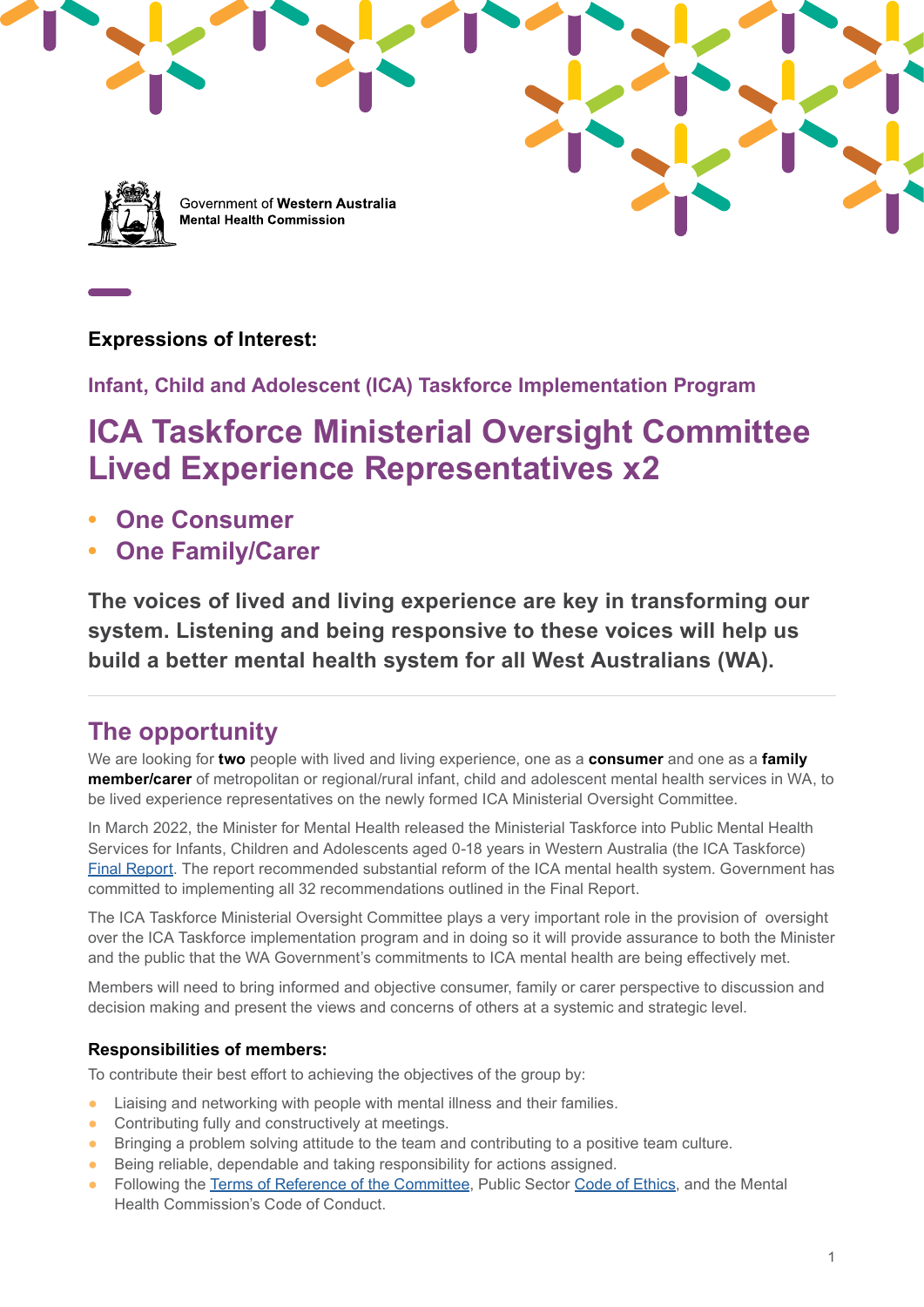

#### **Consumers, family and carer members can expect:**

- 1. To be equal members of a group that is respectful, open and operates with integrity.
- 2. To be reimbursed for their participation and out of pocket expenses.
- 3. Timely communication of working documents.
- 4. To be supported in their role on the committees and have access to training through the consumer and family/carer advocacy organisations.

### **The selection process**

Applications will be reviewed and shortlisted based on responses to the requirements of the role. Respondents who have been shortlisted will be asked to participate in an interview within approximately one week of the closing date. Interviews will be conducted at the MHC.

This role is subject to criminal records screening check, however a conviction does not exclude the applicant from the selection process by any means. The Mental Health Commission will initiate and pay for the criminal records screening.

### **Who we are seeking**

To to be a part of the Committee, we require that you:

- 1. Be a person who currently or previously has identified as being a consumer of ICA mental health services, or a family member or carer representative of someone who has experience accessing ICA mental health services.
- 2. Ability to integrate your personal or family member/carer experiences of mental illness or co-occurring mental illness and AOD use into your life, retain value from this lived experience and have wisdom to share with others to help bring about systemic change and improvement.
- 3. A strong record of leadership and familiarity with system-level concerns necessary to ensure the lived experience is central to all policy and service delivery.
- 4. A demonstrated understanding of current priorities and issues relating to the Western Australian mental health, alcohol and other drug sector.
- 5. Demonstrated connection and willingness to consult regularly within a network of consumers, families, carers, service providers or community members, and be sufficiently confident to present their views in discussions and decision-making.
- 6. Well-developed interpersonal skills including the ability to give constructive input, maintain good working relationships with stakeholders, listen objectively, negotiate and make reasoned judgements. Demonstrated ability to use these skills to achieve results.
- 7. Demonstrated knowledge and experience participating and effectively contributing as a member of a strategic and/or executive level committee; and.
- 8. Are able to commit to **five meetings from July 2022 through to January 2023** (dates and times to be confirmed).

### **How will you be supported**

You will receive remuneration for your contribution and reimbursement of out of pocket expenses. Rates of pay are based on the [MHC Consumer, Family, Carer and Community Paid Partnership Policy](https://www.mhc.wa.gov.au/media/3614/paid-participation-policy-consultation-completed-amended-policy.pdf) at \$75 per hour for a minimum of three hours.

You will also be provided with:

- Briefing and orientation prior to the commencement of this opportunity
- Office space to meet and work at the MHC.